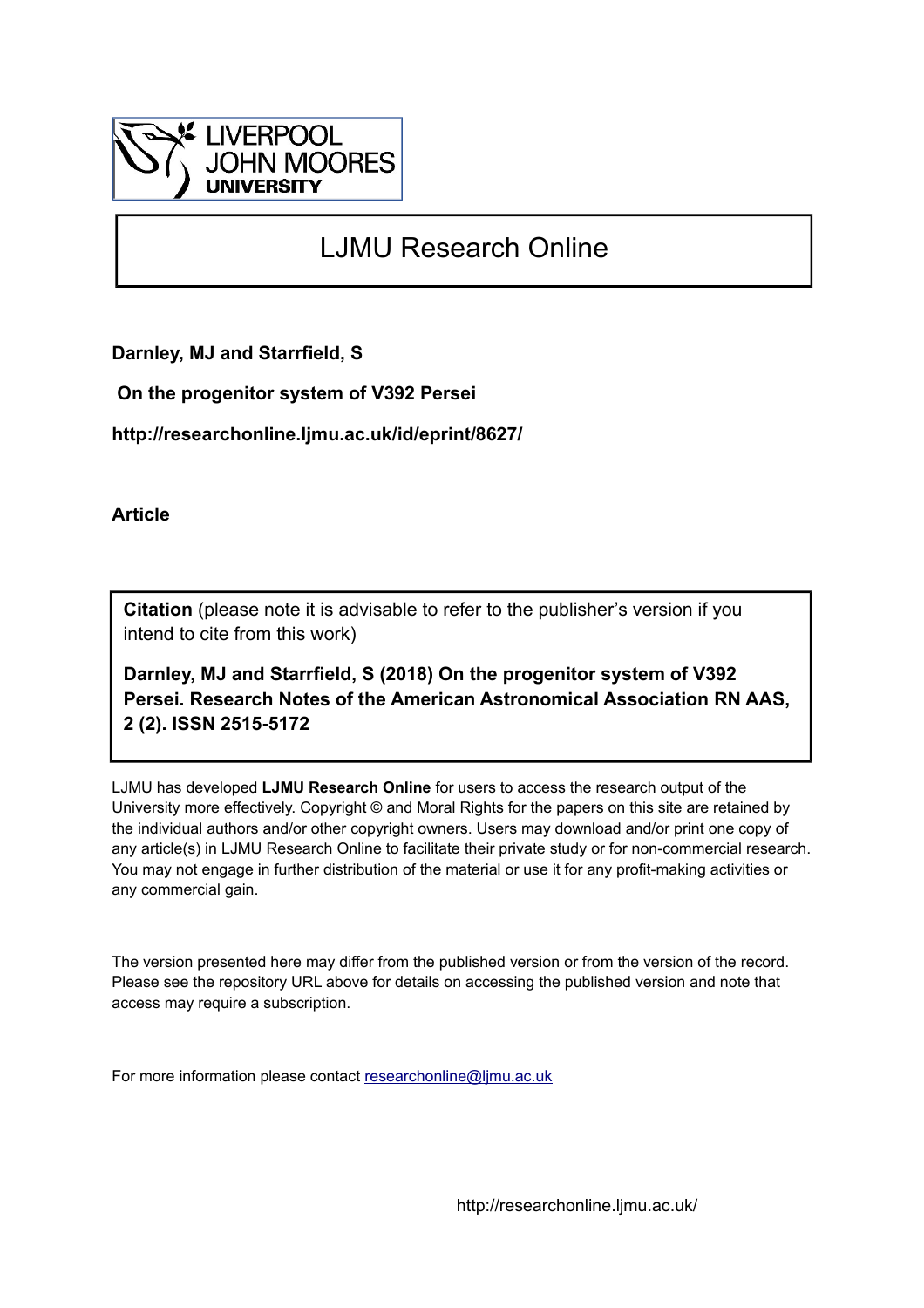## ON THE PROGENITOR SYSTEM OF V392 PERSEI

[M. J. Darnley](http://orcid.org/0000-0003-0156-3377)<sup>1</sup> and [S. Starrfield](http://orcid.org/0000-0002-1359-6312)<sup>2</sup>

<sup>1</sup> Astrophysics Research Institute, Liverpool John Moores University, IC2 Liverpool Science Park, Liverpool, L3 5RF, UK <sup>2</sup>School of Earth and Space Exploration, Arizona State University, Tempe, AZ 85287-1504, USA

(Received 2018 May 2; Accepted 2018 May 2; Published TBC)

Keywords: novae, cataclysmic variables — stars: individual (V392 Per)

On 2018 April 29.474 UT [Nakamura](#page-3-0) [\(2018\)](#page-3-0) reported the discovery of a new transient, TCP J04432130+4721280, at  $m = 6.2$  within the constellation of Perseus. Follow-up spectroscopy by [Leadbeater](#page-3-1) [\(2018\)](#page-3-2) and [Wagner et al.](#page-3-2) (2018) independently verified the transient as a nova eruption in the 'Fe II curtain' phase; suggesting that the eruption was discovered before peak. [Buczynski](#page-3-3) [\(2018\)](#page-3-3) reported that the nova peaked on April 29.904 with  $m = 5.6$ . [Nakamura](#page-3-0) [\(2018\)](#page-3-0) noted that TCP J04432130+4721280 is spatially coincident with the proposed Z Camelopardalis type dwarf nova (DN) V392 Persei (see [Downes & Shara](#page-3-4) [1993\)](#page-3-4). V392 Per is therefore among just a handful of DNe to subsequently undergo a nova eruption (see, e.g., Mróz et al. [2016\)](#page-3-5).

The AAVSO<sup>[1](#page-1-1)</sup> 2004–2018 light curve for V392 Per indicates a quiescent system with  $V \sim 16-17$  mag, punctuated with three of four DN outbursts, the last in 2016. [Downes & Shara](#page-3-4) [\(1993\)](#page-3-4) recorded a quiescent range of  $15.0 \le m_{\text{pg}} \le 17.5$ , [Zwitter & Munari](#page-3-6) [\(1994\)](#page-3-6) reported a magnitude limit of  $V > 17$ . These observations suggest an eruption amplitude of  $\leq$  12 magnitudes, which could indicate the presence of an evolved donor in the system.

The eruption spectroscopy indicated relatively high ejecta velocities ( $\sim 5000 \,\mathrm{km \, s^{-1}}$ ) for a classical nova (CN), with the H $\alpha$  profile possibly containing extended – even higher velocity – emission around the central peak (see the spectrum contained within [Wagner et al.](#page-3-2) [2018\)](#page-3-2). Such high velocities, coupled with a low eruption amplitude, and also the prompt post-eruption detection of  $\gamma$ -ray emission [\(Li et al.](#page-3-7) [2018\)](#page-3-7), are features one might expect to see from a recurrent nova (RN), particularly one within a symbiotic binary.

The following photometry of the quiescent V392 Per is contained within the 2MASS All-Sky Catalog of Point Sources [\(Cutri et al.](#page-3-9) [2003\)](#page-3-8) and *WISE* All-Sky Source Catalog (Cutri et al. [2012\)](#page-3-9):  $J = 13.766 \pm 0.031$ ,  $H = 13.290 \pm 0.038$ ,  $K_{\rm S} = 13.062 \pm 0.037$ ,  $w1 = 12.878 \pm 0.030$  (3.3  $\mu$ m),  $w2 = 12.761 \pm 0.032$  (4.6  $\mu$ m), the system was not detected in *WISE* bands 3 and 4 (12 and  $22 \mu m$ ).

Gaia Data Release 2 (DR2; [Gaia Collaboration et al.](#page-3-10) [2016,](#page-3-10) [2018\)](#page-3-11) contains a parallax measurement for V392 Per of  $0.442 \pm 0.053$  mas, which *could* indicate a distance of  $3.9^{+1.0}_{-0.6}$  kpc. We note the caveats regarding DR2 distance determinations (see [Lindegren et al.](#page-3-12) [2018\)](#page-3-12), particularly those regarding unresolved binary systems. The 3D dust maps of [Green et al.](#page-3-13) [\(2015,](#page-3-13) [2018\)](#page-3-14) yield a reddening of  $E_{B-V} = 0.9 \pm 0.1$  over the Gaia distance range. Taking both this distance and reddening at face value, the absolute magnitude of the eruption could have reached  $M_V = -9.5_{+0.7}^{+0.8}$  (or  $-10.1_{+0.7}^{-0.8}$  assuming a peak of  $m_V = 5.6$ ) – in either case, this could be inherently a very luminous eruption.

Figure [1](#page-2-0) shows the quiescent spectral energy distribution (SED) of V392 Per using WISE and 2MASS data, the Gaia distance, and extinction as above. The quiescent SED is compared to the RNe RS Ophiuchi, T Coronae Borealis, M31N 2008-12a, and U Scorpii, and that of the CN, DN, and intermediate polar, GK Persei, using data within [Darnley](#page-3-15) [et al.](#page-3-15) [\(2012,](#page-3-15) [2017\)](#page-3-16) and [Evans et al.](#page-3-17) [\(2014\)](#page-3-17). We utilise the Gaia distances for all objects (except U Sco and M31N 2008- 12a), these are consistent with those recorded in [Darnley et al.](#page-3-15) [\(2012\)](#page-3-15). As noted by [Evans et al.](#page-3-17) [\(2014\)](#page-3-17), the WISE photometry of U Sco may be affected by strong emission lines and therefore is not included.

<span id="page-1-0"></span>[M.J.Darnley@ljmu.ac.uk](mailto: M.J.Darnley@ljmu.ac.uk)

<span id="page-1-1"></span> $1$  <http://aavso.org>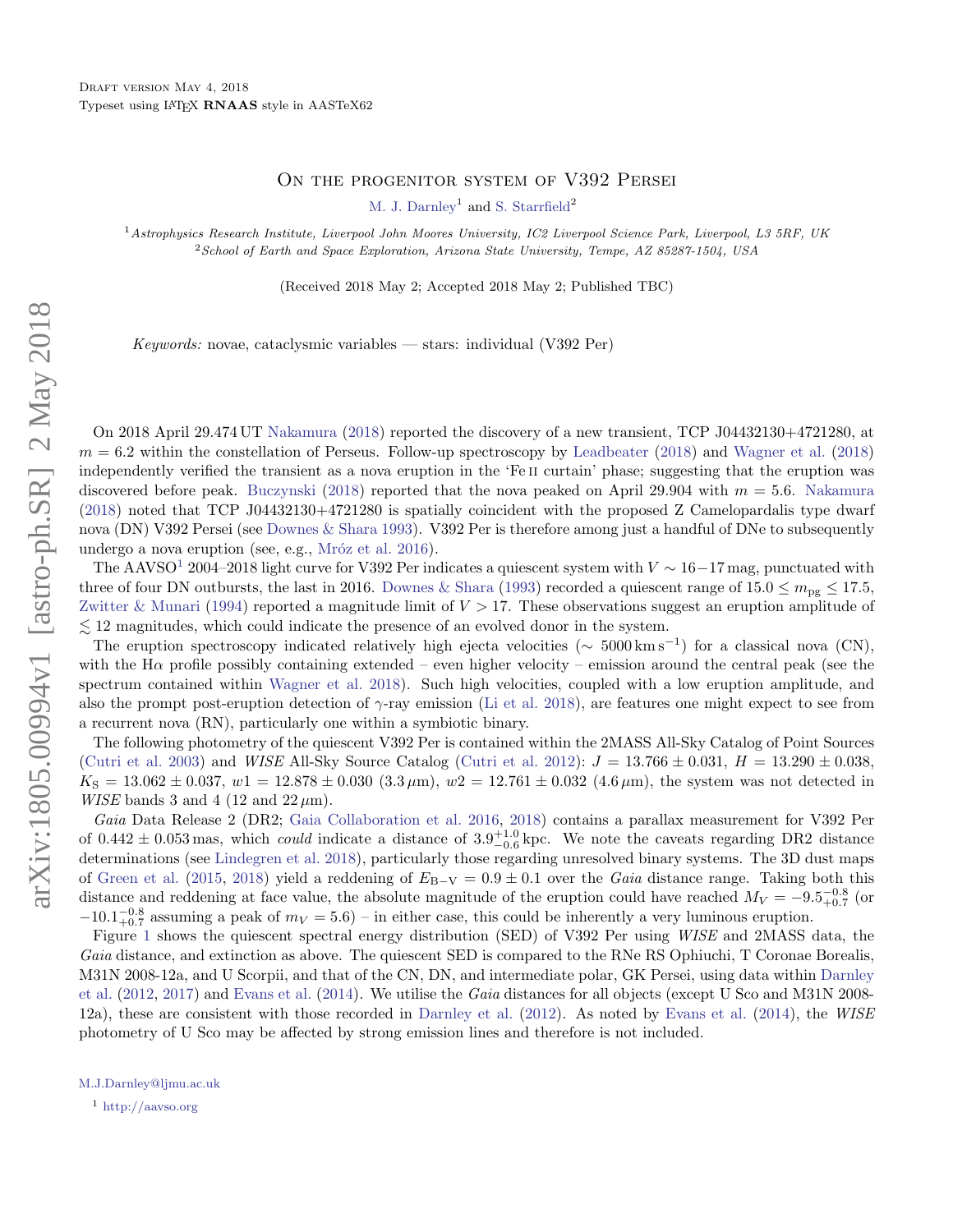



<span id="page-2-0"></span>Figure 1. Distance and extinction corrected quiescent SEDs of V392 Per, RS Oph, T CrB, M31N 2008-12a, U Sco, and GK Per. The error bars include photometric, distance, and extinction uncertainties. The lines are to aid the reader.

In conclusion, even after correcting for the large Gaia distance and the large extinction, the SED of the V392 Per progenitor is not consistent with the system containing a red giant/symbiotic donor. However, the SED appears similar to those of U Sco and GK Per, a RN and CN, respectively, which contain sub-giant donors, or even that of M31N 2008-12a with it's proposed low luminosity giant or 'red clump' donor. V392 Per is unlikely to be more distant than implied by  $Gaia$  – but if significantly closer, the photometry could be consistent with a main sequence donor.

With thanks to Patrick Schmeer. This publication makes use of data products from the Wide-field Infrared Survey Explorer, which is a joint project of the University of California, Los Angeles, and the Jet Propulsion Laboratory/California Institute of Technology, funded by the National Aeronautics and Space Administration (NASA). This publication makes use of data products from the Two Micron All Sky Survey, which is a joint project of the University of Massachusetts and the Infrared Processing and Analysis Center/California Institute of Technology, funded by NASA and the National Science Foundation. This work has made use of data from the European Space Agency (ESA) mission Gaia [\(https://www.cosmos.esa.int/gaia\)](https://www.cosmos.esa.int/gaia), processed by the Gaia Data Processing and Analysis Consortium (DPAC, [https://www.cosmos.esa.int/web/gaia/dpac/consortium\)](https://www.cosmos.esa.int/web/gaia/dpac/consortium). Funding for the DPAC has been provided by national institutions, in particular the institutions participating in the Gaia Multilateral Agreement.